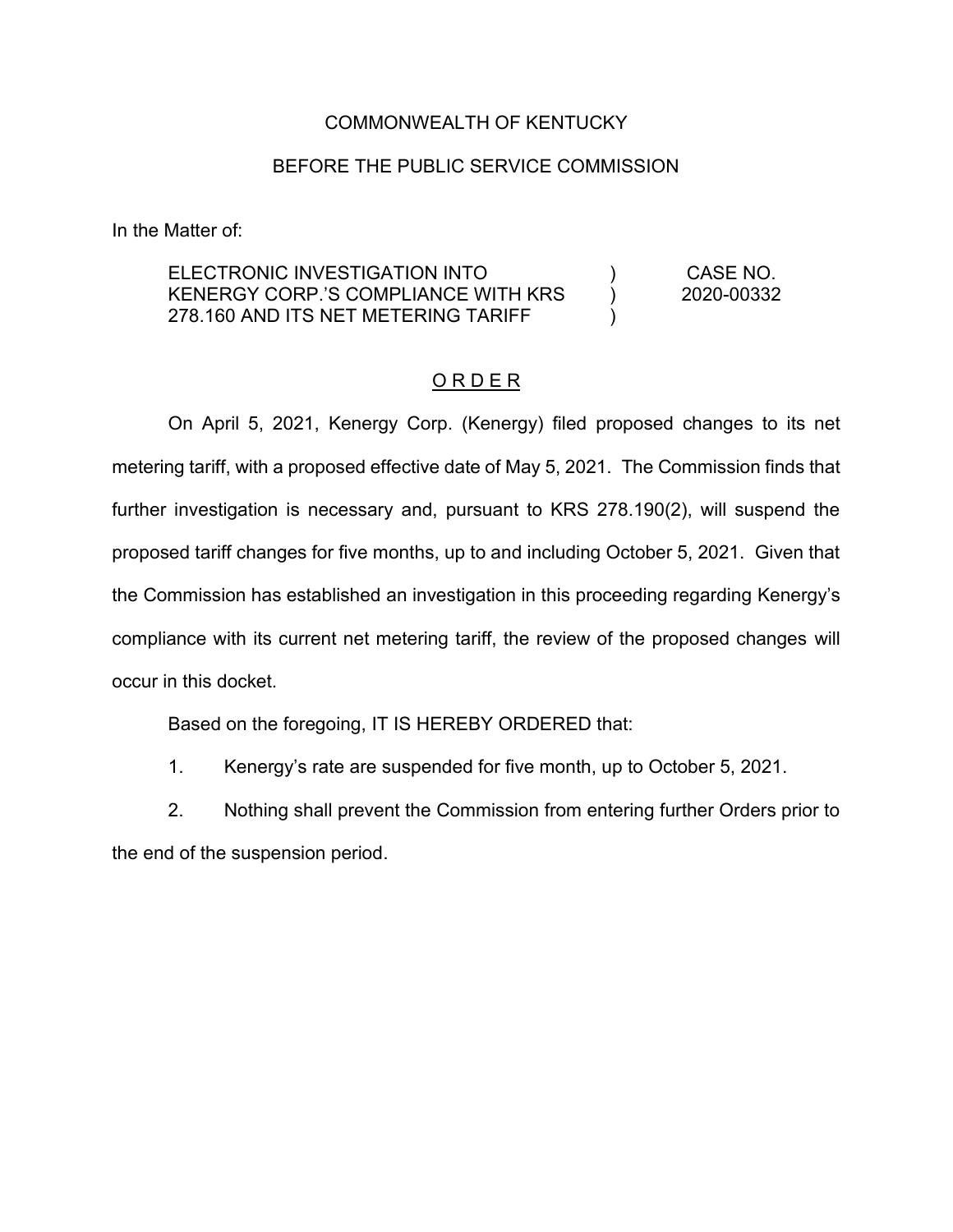By the Commission



ATTEST:

\_\_\_\_\_\_\_\_\_\_\_\_\_\_\_\_\_\_\_\_\_\_

Executive Director

Case No. 2020-00332